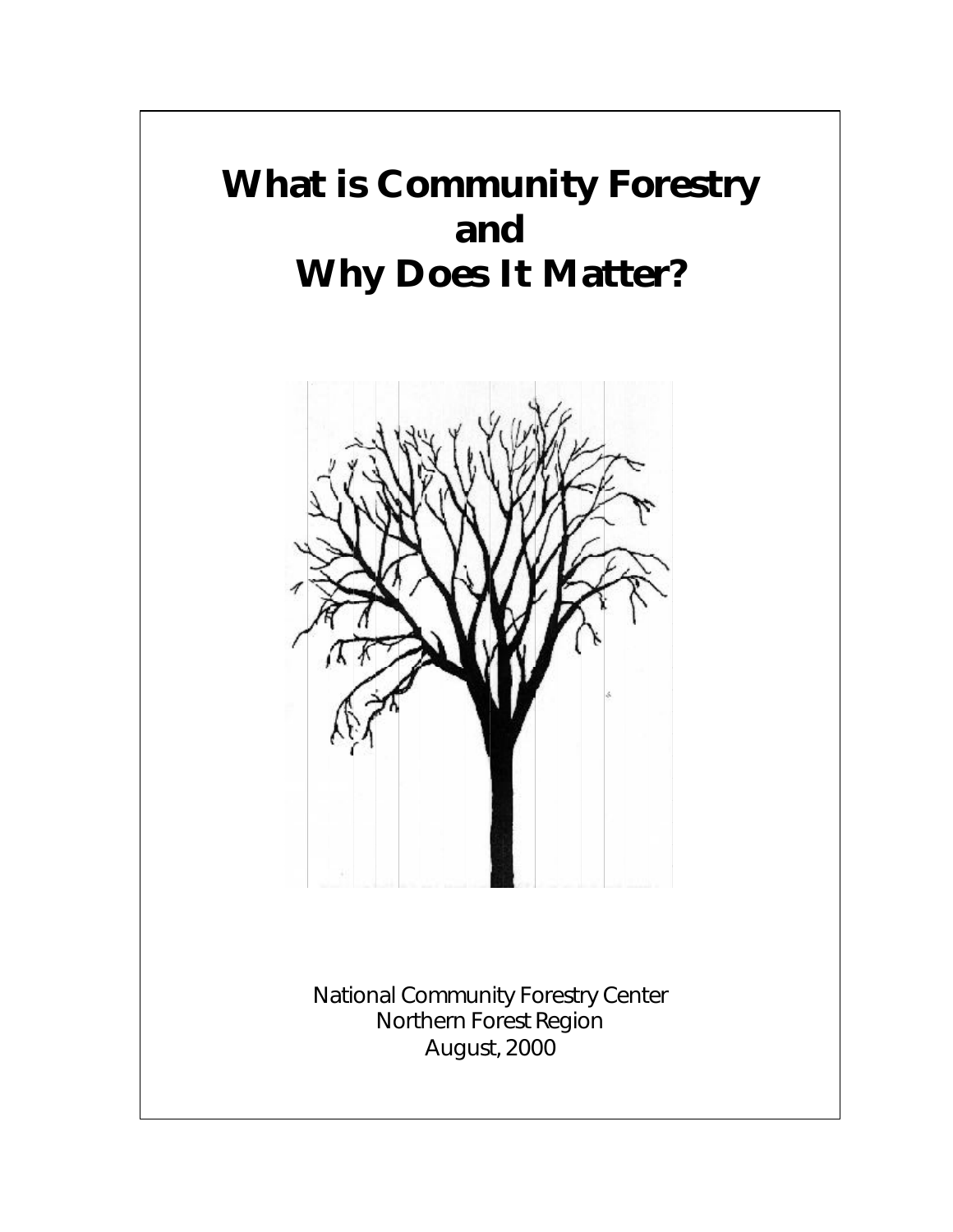# **What is Community Forestry and Why Does It Matter?**

In recent years rural communities have come to recognize the key role played by farm land and agricultural productivity within their landscape and economies. Substantial time and resources have been devoted to the conservation of land with agricultural potential and actions which assist farmers in reaping fair economic gain from their products. Recent concern over suburban sprawl has directed even more attention to the form and function of rural "open spaces." However, the role of forest stewardship and the contribution of forests to the rural economy is rarely mentioned within any of these conversations at the national, state, or local level. It seems that even though a growing proportion of our precious open spaces are tree-covered, we're not really seeing the forest.

But others are seeing our forests. As the woods elsewhere become depleted or off-limits to harvesting, fiber from the Northern Forest is sought and valued by increasingly distant markets. It is therefore critical for rural communities to recognize the many ways in which forest land, both public and private, is important to their local economy, social structure, cultural fabric, and environment, and to actively engage in discussion and action to maintain and capture these values at the local level.

The term "community forestry" is used in a whole range of different ways, as illustrated by the readings below. The Northern Forest branch of the National Community Forestry Center takes a very broad view of the term. We use it to describe efforts by communities - those united by a common interest or by a sense of place - to recognize and take advantage of the economic, social, and environmental opportunities afforded by their local forest resource, whether it is in public or private ownership, or somewhere in between. Our definition includes a wide range of community-based activities from starting a local reading and discussion group, to surveying local forest landowners, to developing a concentration yard to sort logs in order to gain access to niche markets for wood. Some examples:

*Lynn Jungwirth of Hayfork, California, recognized the need for her community to become more active in shaping the management decisions of federally owned forestland if residents were to continue deriving their livelihood from the woods. Jungwirth was instrumental in founding the Watershed Research and Training Center to retrain loggers displaced by changes in federal forest management policy to provide support services such as surveying, restoration, and forest management. Local residents and workers have become*

National **Community** Forestry **Center** 



Region c/o Yellow Wood Associates, Inc. 95 South Main Street, Suite 2 St. Albans, VT 05478-2209 yellowwood@yellowwood.org From NY, NH, ME, VT: 800-727-5404 From outside the Region: 802-524-6141

Southwestern Region c/o Forest Trust P.O. Box 519 Santa Fe, NM 87504 505-938-8992

Appalachian Region c/o Mountain Association for Community Economic Devel.. 433 Chestnut Street Berea, KY 40403 606-986-1299

Pacific Northwest Region c/o Forest Community Research P.O. Box 11 Taylorsville, CA 95983 530-284-1022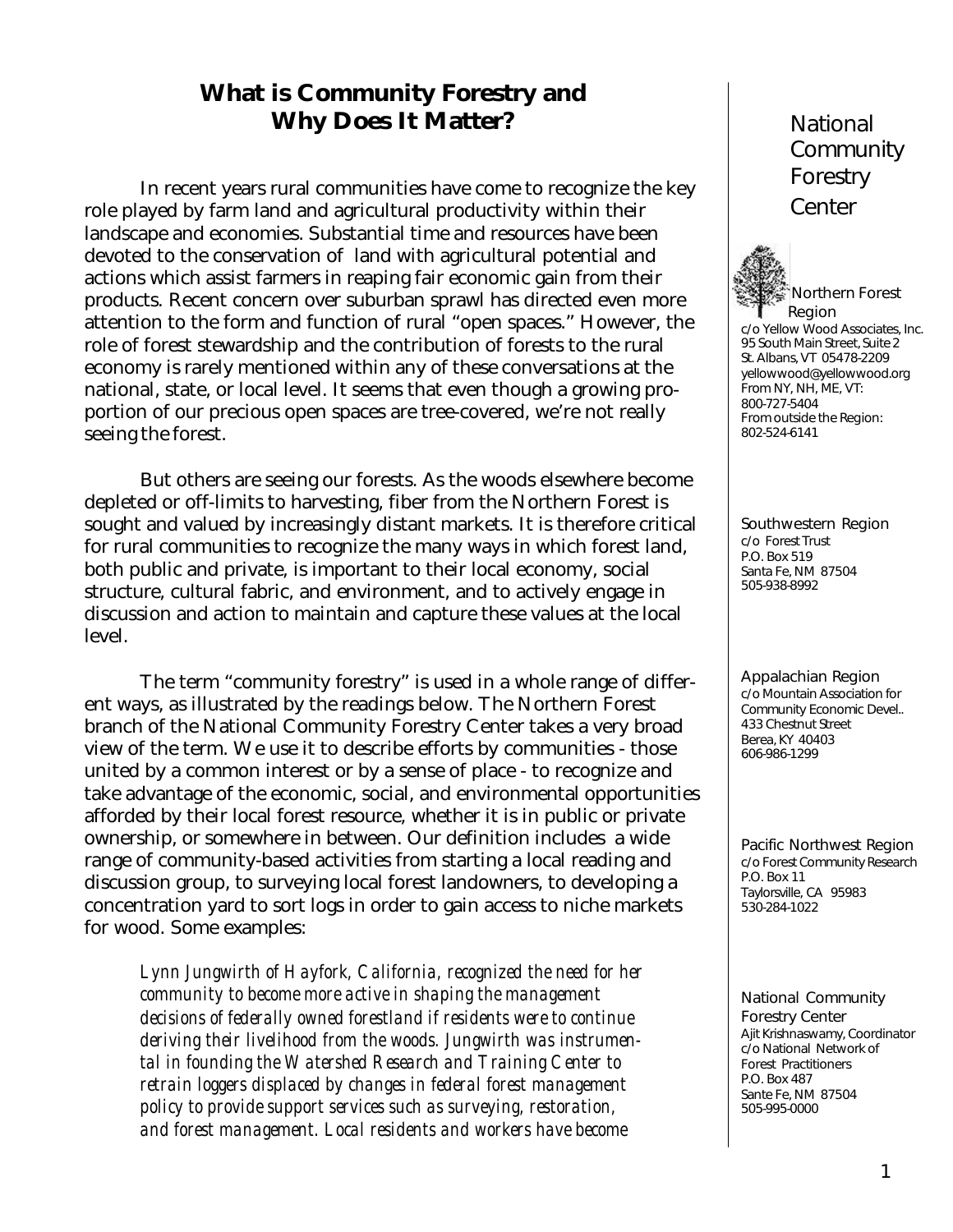

c/o Yellow Wood Associates, Inc. 95 South Main Street, Suite 2 St. Albans, VT 05478-2209 yellowwood@yellowwood.org From NY, NH, ME, VT: 800-727-5404 From outside the Region: 802-524-6141

Southwestern Region c/o Forest Trust P.O. Box 519 Santa Fe, NM 87504 505-938-8992

Appalachian Region c/o Mountain Association for Community Economic Devel.. 433 Chestnut Street Berea, KY 40403 606-986-1299

Pacific Northwest Region c/o Forest Community Research P.O. Box 11 Taylorsville, CA 95983 530-284-1022

National Community Forestry Center Ajit Krishnaswamy, Coordinator c/o National Network of Forest Practitioners P.O. Box 487 Sante Fe, NM 87504

*adept at negotiating with the U.S. Forest Service to change contracting policies so that local work is done by local work crews. Simultaneously, the Center has reviewed the town's social and economic history to determine which factors are most important to prosperity in order to target their economic development efforts.*

*Marshall Pecore, forest manager of Menominee Tribal Enterprises in Wisconsin, oversees the tribe's management of more than two hundred thousand acres. The tribe's management philosophy blends profitability and community participation to create what is widely recognized as one of the best examples of sustainable forestry in the country. The Menominee combine cutting-edge forestry techniques with the democratic process prescribed by their tribal constitution to ensure that the long-term health of the forest isn't sacrificed for short-term gain.*

*Vermont Family Forests, an alliance of private, non-industrial forest land owners was established to develop better market access for local wood and to promote widespread adoption of sustainable forestry methods. The group recently sold 70,000 board feet of lumber certified by SmartWood and processed by local sawmills to Middlebury College, a local institution.*

Community forestry is a worldwide phenomenon which began in developing countries and is gradually sweeping the U.S. from West to East. Until relatively recently, it has been practiced mostly by communities where lifestyles and livelihoods depend upon access to healthy, productive public forest land. Here in the Northern Forest, where the vast majority of forests are privately owned, landowners and communities are just beginning to recognize the mutual benefits (and the benefit to the forest) of dialogue and collaboration.

The readings in this packet have been chosen to provide some examples of the way community forestry has developed over time and in different contexts. We hope they will spark your interest and stimulate your thoughts about the forests in your community. As you read, consider the following:

- $\approx$  Who owns the forests in your community?
- $\ast$  How many people use the forests in your community?
- $\#$  How are decisions made about forest management and use in your community?

 $\ast$  How many people in your community depend, either directly or indirectly upon the woods for their livelihood?  $\mathbb{R}$  What is most important to you about the forests in your community?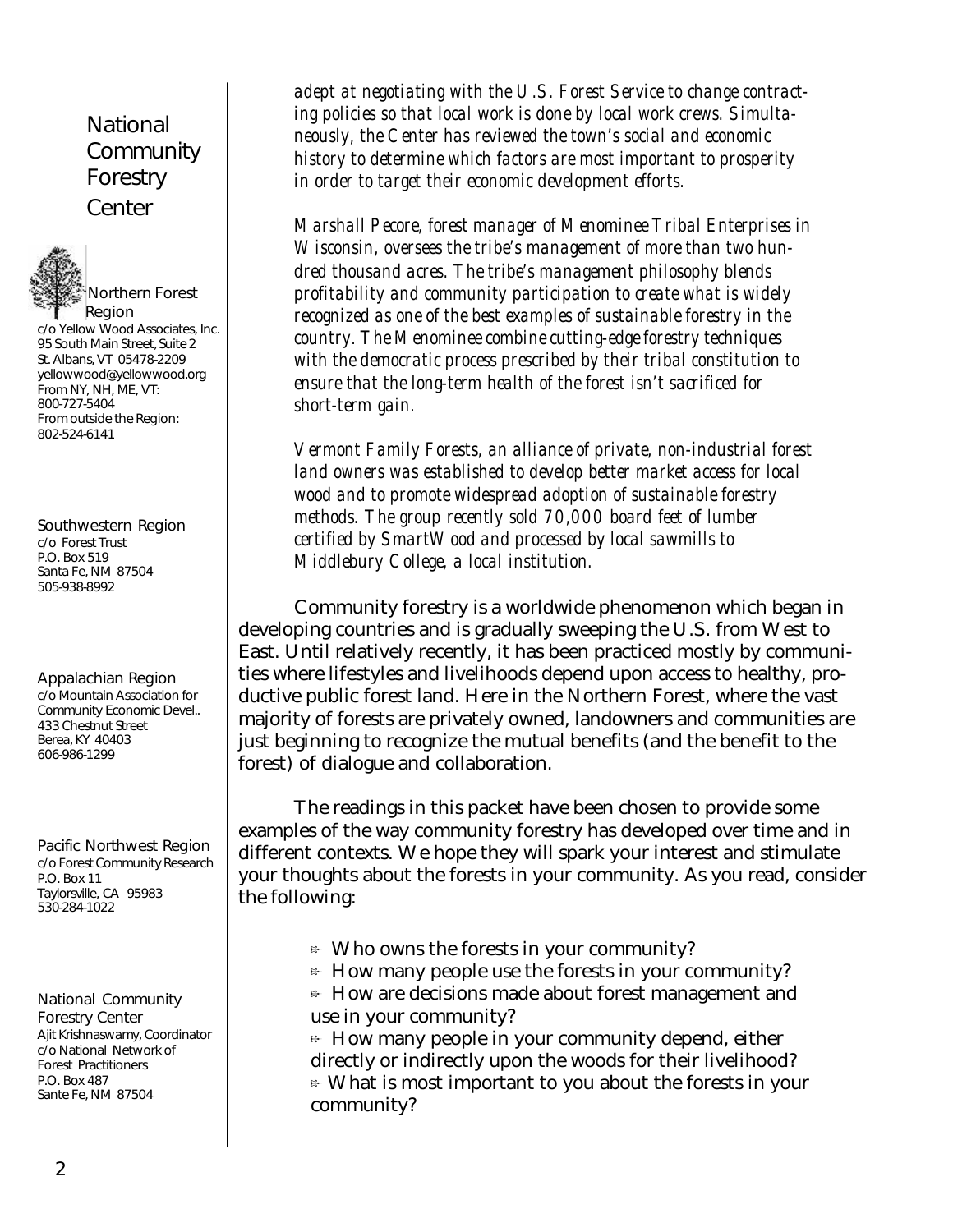## Community Forest Stewardship Has Deep Roots in New England

Reprinted from Yellow Wood Notes, An Occasional Publication of Yellow Wood Associates, Inc., January 1999, pps. 6-8*.*

Through time, the ownership and management status of New England's forest lands has undergone a series of interesting permutations, but New Englanders have a long tradition of community forest stewardship.The following historical overview is gathered from *The Landscape of Community: A History of Communal Forests in New England* by Robert McCullough, published by University Press of New England in 1995.

THE COMMONS

While New England's first settlements replicated the functionality of Mother England's nucleated villages surrounded by common open fields and woods, the unfamiliar ecology and vast wilderness of the new country forced settlers to adopt novel patterns of land use. Individual grants of timber rights on common land occurred routinely, although often with restrictions ensuring some specific public benefit beyond that of clearing. For example, voters of Marshfield, MA sold rights to remove ore and cut pine for charcoal from common lands to support the manufacture of iron, but their grant was made subject to a condition that only town inhabitants be employed to cut wood.

Early on tension emerged between the quest for individual property and the birth of collective stewardship as relentless clearing quickly dwindled wood supplies. Colonists remembered how scarce wood had been back in England, and quickly adopted measures to limit waste, distribute resources fairly, and prevent other towns from harvesting local timber. Woodland management was dictated by economic incentive: stewardship made fiscal sense. Eventually regulations extended beyond purely economic concerns and recognized the importance of trees as town amenities. In 1693, residents of Reading, MA acknowledged a need for shade trees in the village and marked those to be spared the ax. As town administration developed, control of the forest resource assumed a more public function and sale or taxation of wood products taken from common land was used to meet communal expenses.

In the early settlements, ownership and control of both land and community were vested in proprietors who received land grants from the colonial governors. As town populations increased, new immigrants demanded their share of the undivided lands and conflict ensued. By the early 1700s, this conflict, along with economic pressures, speculation, political and religious unrest, and evolving agricultural practices combined to hasten the transformation of common land from a collective resource to a commodity belonging to a select group of town members. Even so, McCullough argues that the commons clearly established collective stewardship as essential to the economic and material well being of town citizens, both on an immediate and a long-term basis.

PUBLIC LANDS

A second class of communal property, public lands, developed simultaneously with the commons. Lacking currency to pay salaries, colonists resorted to abundant land and resources to support the church and the school. Ownership of property accrued directly to the institutions or their ministers, or sometimes to towns through their selectmen.

During the nineteenth century, a new category of public lands emerged when poor farms became a widely practiced method of local welfare. In addition to crop and pasture land, poor farms often included woodlots which supplied fuelwood for resident paupers, building materials for farming operations, and lumber or other wood products for sale to the general public.

National **Community** Forestry **Center** 



c/o Yellow Wood Associates, Inc. 95 South Main Street, Suite 2 St. Albans, VT 05478-2209 yellowwood@yellowwood.org From NY, NH, ME, VT: 800-727-5404 From outside the Region: 802-524-6141

Southwestern Region c/o Forest Trust P.O. Box 519 Santa Fe, NM 87504 505-938-8992

Appalachian Region c/o Mountain Association for Community Economic Devel.. 433 Chestnut Street Berea, KY 40403 606-986-1299

Pacific Northwest Region c/o Forest Community Research P.O. Box 11 Taylorsville, CA 95983 530-284-1022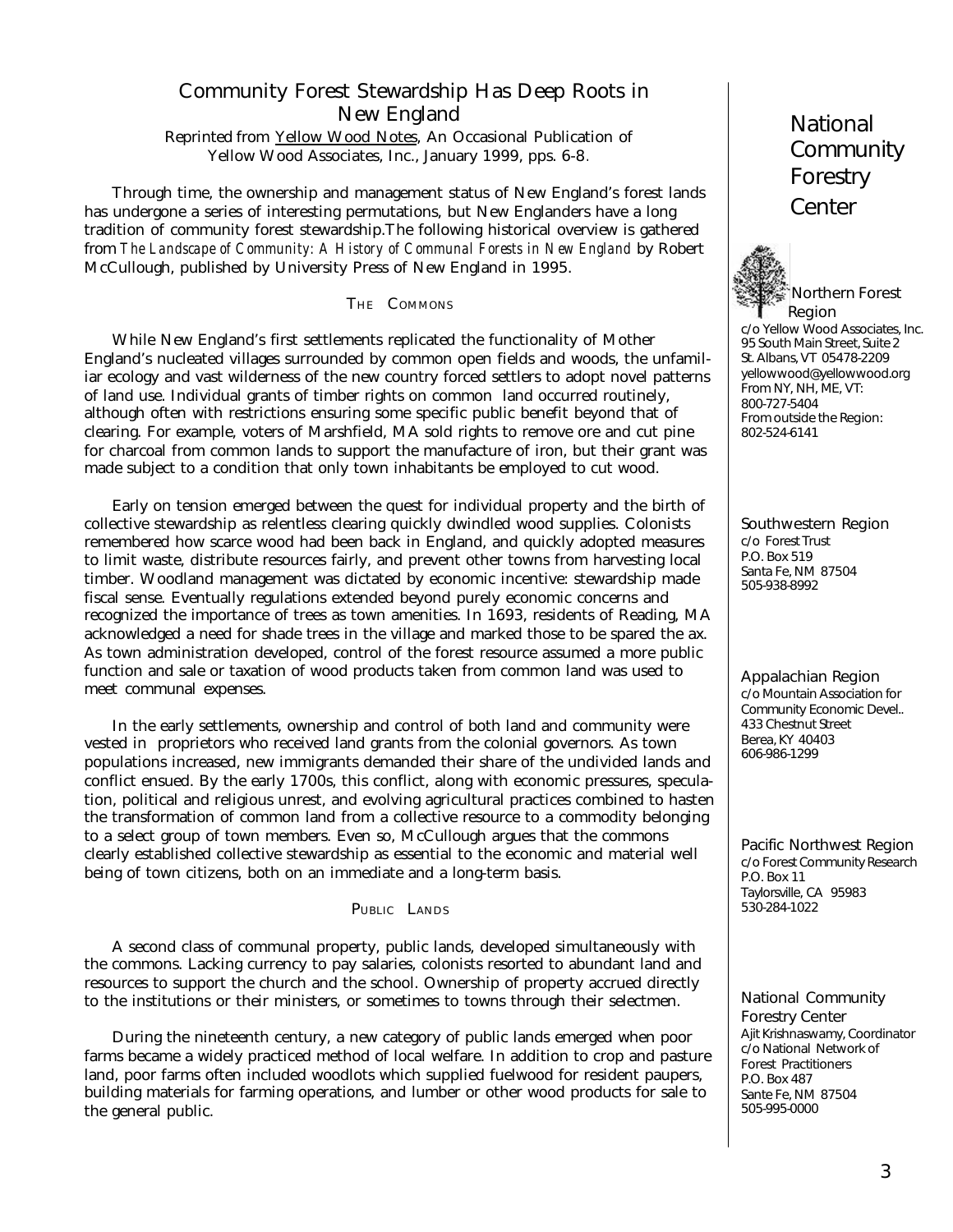

c/o Yellow Wood Associates, Inc. 95 South Main Street, Suite 2 St. Albans, VT 05478-2209 yellowwood@yellowwood.org From NY, NH, ME, VT: 800-727-5404 From outside the Region: 802-524-6141

Southwestern Region c/o Forest Trust P.O. Box 519 Santa Fe, NM 87504 505-938-8992

Appalachian Region c/o Mountain Association for Community Economic Devel.. 433 Chestnut Street Berea, KY 40403 606-986-1299

Pacific Northwest Region c/o Forest Community Research P.O. Box 11 Taylorsville, CA 95983 530-284-1022

#### National Community Forestry Center Ajit Krishnaswamy, Coordinator c/o National Network of Forest Practitioners P.O. Box 487 Sante Fe, NM 87504

The collective stewardship evident on common lands also applied to public lots, often in a more consistant way due to the supervision of town selectmen or individuals linked to benefiting institutions. Many public lots have withstood centuries of change and remain community property, testimony to successive generations of local stewards. With routines of woodlot management in place, many towns simply converted woodlots and abandoned pastures within the public domain into municipal forests as the town forest movement gathered momentum during the early twentieth century.

THE TOWN FOREST MOVEMENT

As the nineteenth century drew to a close, the nature of collective stewardship in New England's local woods, their character of use, and their function in community structure once again began to change. Public concern for the country's depleted forests and damaged ecosystems swelled, and conservation became a rallying cry. Forestry developed into a profession with an organized association and university programs. In 1886, forestry became a formal division within the Department of Agriculture, and in 1891, the Forest Reserve Act authorized U.S. presidents to set aside designated areas of public land. The American forestry debate switched from preservation to the management of public timberlands. European-trained foresters, Bernhard Fernow in particular, introduced community forestry, patterned after Swiss and German city forests, as a model for New England towns.

In 1882, Massachusetts became the first state to enable towns to purchase land and place it in the public domain for the purpose of generating revenue.The MA legislation explicitly recognized the potential for timber-crop management by towns and acknowledged an important relationship between forests and protection of water supplies. In addition, townswere quick to recognize the benefits of preserving woodland for park purposes.

Town forests rapidly became New England's dominant category of local woodland. The term frequently included watershed lands, and just as often, was applied broadly enough to encompass forest parks. Whether the primary focus was commercial harvest, protection of water supplies, recreation, or some combination of purposes, the town forest movement's primary objective was the cultivation of trees for common public benefit. However, the movement floundered almost as rapidly as it began when local forestry committees proved both politically and technically unequal to the task of longterm forest management. Attempts by state and federal agencies to offer assistance were frequently met with concern over outside interference. Conflicts between user groups emerged. By the mid 50s, many municipal forests were converted to alternative public use or sold back into the private domain. Many simply languished, forgotten by public officials and local residents.

CONSERVATION LANDS

The decline in the momentum of New England's town forest movement coincided with the appearance of laws enabling communities to establish conservation areas. Local commissions were enabled to acquire and use undeveloped land to conserve natural resources, control development, and protect ecosystem values.

More recently, conservation commissions have begun to recognize the value of the working landscape and search for methods to support it. This trend offers the opportunity for spirited local discussions about the role of forest land within the evolving landscape and economy of rural communities.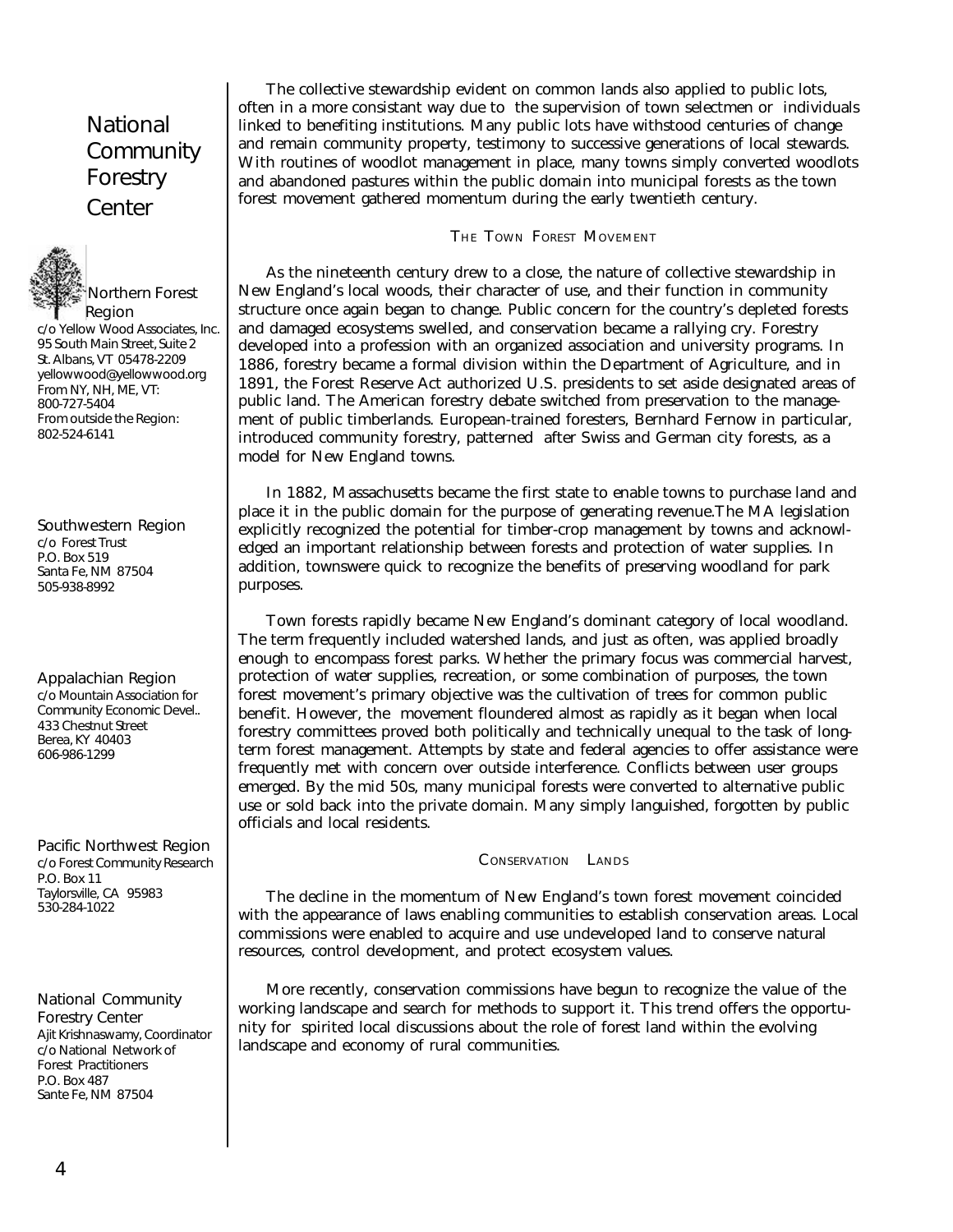### **Community Forestry, Defined**

by Thomas Brendler and Henry Carey Reprinted from the Journal of Forestry, Vol. 96, No. 3, March 1998

Community forestry has been practiced for many years in the developing world (Poffenberger 1990), but only in the past few years has it emerged in the United States. The term is therefore unfamiliar to many people concerned with the management of forests in this country.

Forestry is often defined as the manipulation of forests to achieve a desired objective, and it is the objective that distinguishes the different types of forestry. Industrial forestry involves the production of all manner of wood based products for national and international markets. Other approaches to forestry create and enhance wildlife habitat and water quality. In this context, managing forests with the express intent of benefitting neighboring communities constitutes yet another brand of forestry, which we call community forestry.

Many rural communities that depend on nearby forests as a source of cultural and economic well-being see community forestry as tool for reckoning with a daunting array of challenges, including the globalization of the economy, industrial mechanization, political disenfranchisement, and emigration. Three attributes are shared by most community forestry efforts.

*Residents have access to the land and its resources.* Community forestry is deeply concerned with how benefits from forest resources, including timber and nontimber products, jobs and opportunities for value-added processing, are distributed. Community forestry seeks to ensure that local people have access to a portion of the benefits flowing from nearby forests.

*Residents participate in decisions concerning the forest*. Recognizing that neighboring communities stand to suffer most from resource degradation, community forestry aims to provide local people with the meaningful role in forest decision making.

*The community begins by protecting and restoring the forest.* In the developing world, community forestry programs have focused on areas where the balance between subsistence cultures and the surrounding forests has been upset by resource depletion and resulting social decline; in such places, the first job is conservation and restoration. Similarly, in the United States, community forestry begins with protecting and restoring forest resources.

Community forestry provides an invaluable opportunity for society in general - and resource managers in particular - to engage the knowledge of those living closest to the land in developing a sustainable relationship with our forests. In partnership with these communities, we can evolve a philosophy of resource use - a system of social and cultural restraints - that is relevant to the demands imposed by today's technologies, population, and global economy.

The efforts of forest-based rural development practitioners reflect the diverse ecological and economic circumstances of small communities across the country. These practitioners are engaged in a variety of enterprises, including

National **Community** Forestry **Center** 



Region c/o Yellow Wood Associates, Inc. 95 South Main Street, Suite 2 St. Albans, VT 05478-2209 yellowwood@yellowwood.org From NY, NH, ME, VT: 800-727-5404 From outside the Region: 802-524-6141

Southwestern Region c/o Forest Trust P.O. Box 519 Santa Fe, NM 87504 505-938-8992

Appalachian Region c/o Mountain Association for Community Economic Devel.. 433 Chestnut Street Berea, KY 40403 606-986-1299

Pacific Northwest Region c/o Forest Community Research P.O. Box 11 Taylorsville, CA 95983 530-284-1022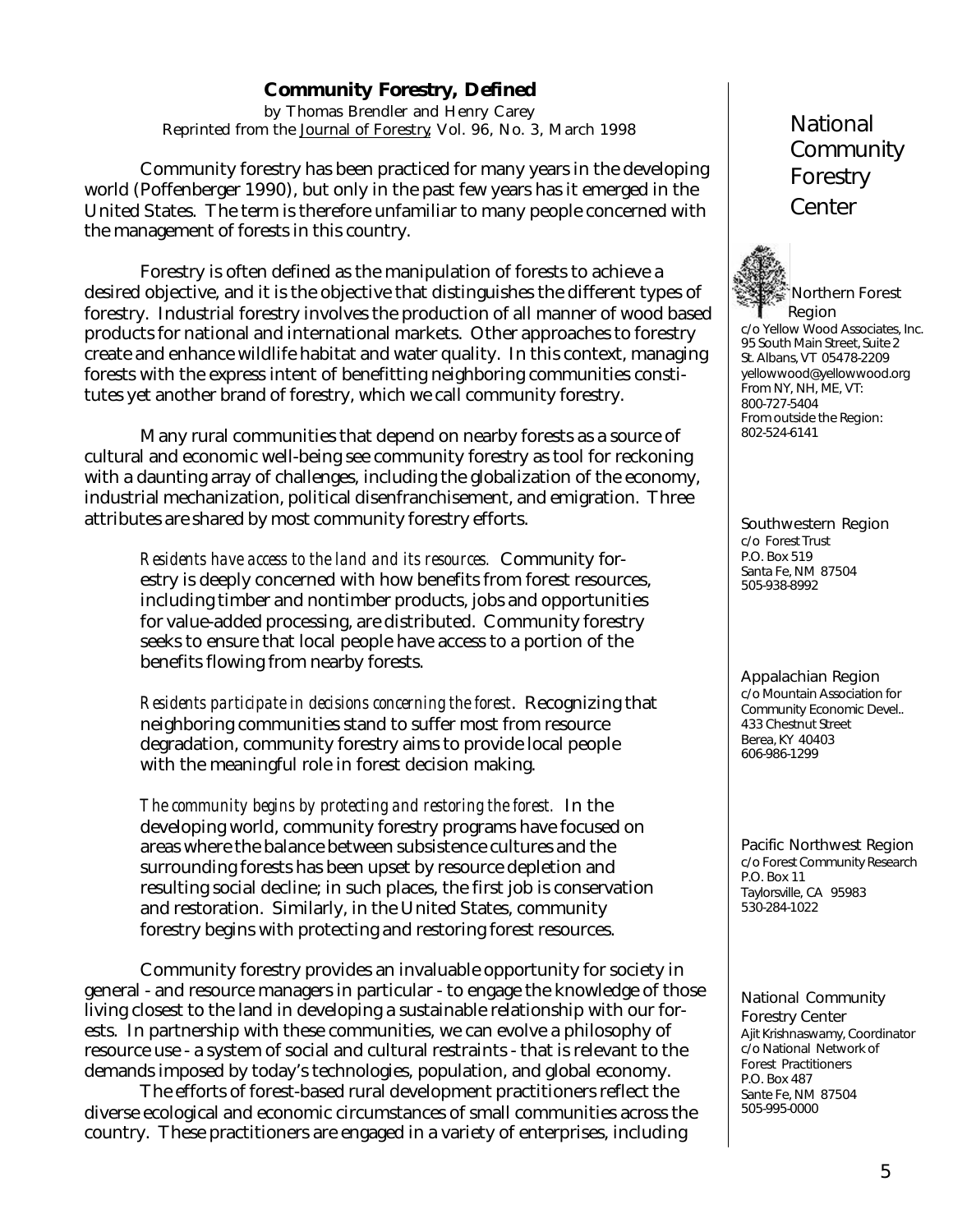

800-727-5404 From outside the Region: 802-524-6141

Southwestern Region c/o Forest Trust P.O. Box 519 Santa Fe, NM 87504 505-938-8992

Appalachian Region c/o Mountain Association for Community Economic Devel.. 433 Chestnut Street Berea, KY 40403 606-986-1299

Pacific Northwest Region c/o Forest Community Research P.O. Box 11 Taylorsville, CA 95983 530-284-1022

National Community Forestry Center Ajit Krishnaswamy, Coordinator c/o National Network of Forest Practitioners P.O. Box 487 Sante Fe, NM 87504

ecotourism, nontimber forest products, watershed restoration, and value-added wood manufacturing networks. They believe in the potential of forestry as a tool for strengthening their communities, and even more important, they believe that the forest protection and economic development are inseparable goals.

Most practitioners are nonprofit organizations. Some nonprofits are associated with for-profit ventures, and an increasing number operate small businesses. Many combine economic development projects with social service programs and environmental advocacy and education. Some seek to improve the broad economic base of their entire community, while others focus on specific sectors. Although most practitioners were originally concerned with either economic development or environmental protection, all have integrated the two concerns into a single mandate.

For example, the Newton County Resource Council, and Arkansas-based community development corporation, promotes ecotourism, which builds on the knowledge and talents of low-income residents and on collaborative partnerships with public land managers. The Center for Economic Options provides technical assistance to individuals and organizations in West Virginia in such areas as business development and community assessment and promotes job creation by seizing new market opportunities. In northern California the Redwood Community Action Agency brings together community volunteers, area service organizations, private businesses, and government agencies to fulfill its goal of protecting natural habitats and developing job opportunities. Projects have included water quality improvements, training for displaced workers, and community education.

It is not surprising that community forestry has emerged primarily in the West, where the predominance of public lands guarantees, through the National Environmental Policy Act and the Forest Service's rural development mandate, a seat for rural communities at the table. The prospects to community forestry are less clear in areas where corporate and nonindustrial private forest ownership are the norm. The interest some corporate landowners have shown in consulting with local communities and working with local contractors is an auspicious sign, however. Although community forestry in these regions will surely borrow models from the West, working with private landowners to achieve the goals presents a complicated and delicate puzzle. Thus community forestry in this country will be shaped through practice.

# **Literature Cited**

Poffenberger, M., ed. 1990. Keepers of the forest: Land management alternatives in Southeast Asia. Hartford, CT: Kumarian Press Library of Management Development.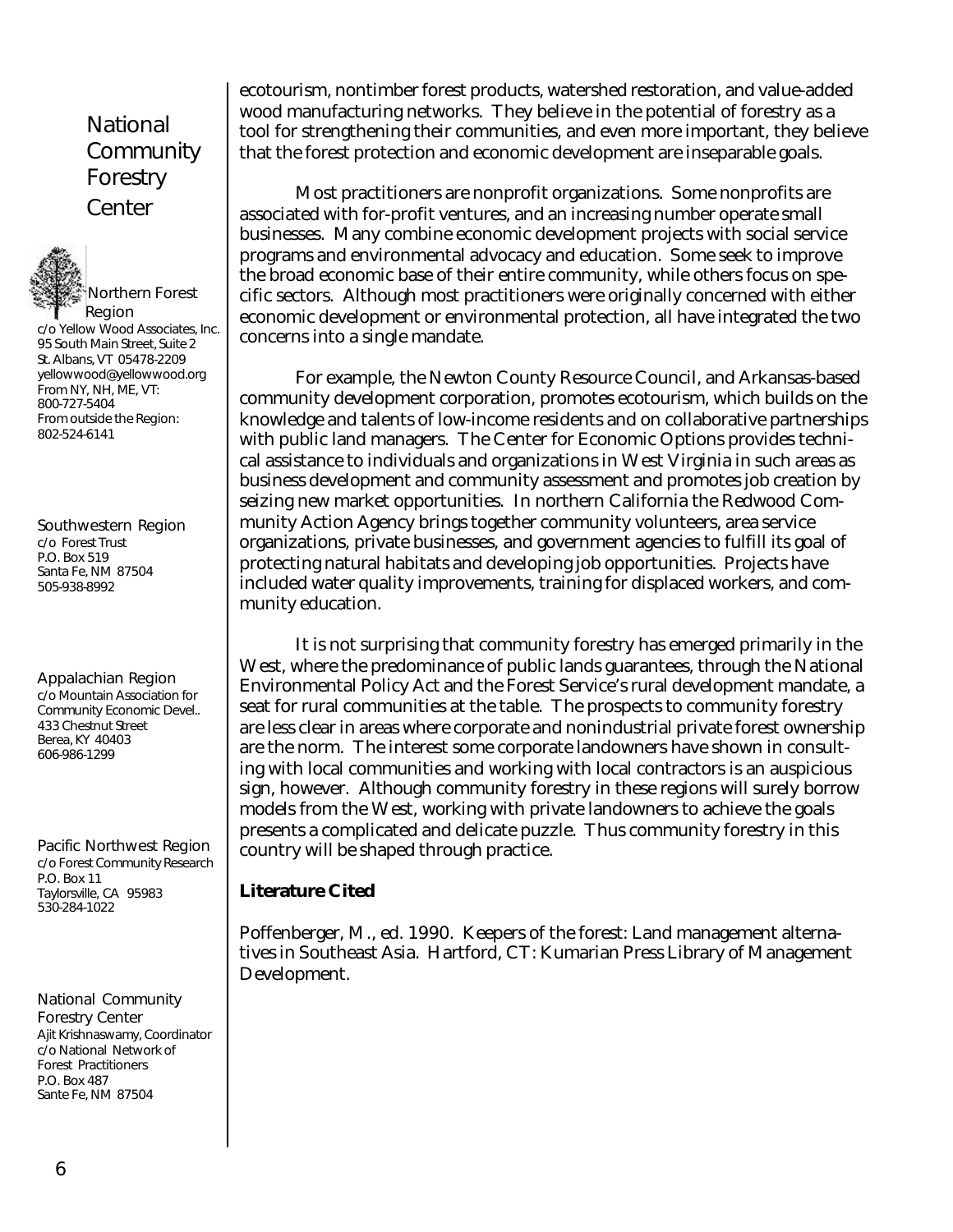# **Community-Based Forestry**

by Margaret Thomas Excerpted from Midwest Research Institute, MRI-CTRD/R1332, Chapter 7

As the counterpart to agriculture, community-based forestry presumes that designated forest areas near forest-based communities can be sustainably managed to protect the natural resource base and forest ecosystem functions and also provide enhanced income opportunities to community residents from a broad array of traditional and nontraditional products and services.

As with agriculture, there is a growing awareness of the need to "reinvent" forestry and to decentralize the fiber production system. Community-based forestry envisions local production and value-added systems that are environmentally sound for biologically diverse, productive forests and which support the social and economic life of local communities. The benefits and services of forest ecosystems to be protected include nontimber forest products, watershed protection, recreational use, tourism, carbon storage, spiritual and cultural significance, genetic resources, medicinal plants, wildlife habitat, and more. Some of these have significant market values that can even exceed revenues from timber and wood products. Other forest benefits are "nonmarket values" but nonetheless critical to environmental stability, quality of life, and ultimately, the economic strength of a region. Taken in aggregate, the sum of benefits provided by a healthy forest will be significantly greater than the benefits from timber alone.

Theoretically, community-based forestry could be practiced on public, private, or industrial forest lands. It would use partnerships and coordination between communities and forest landowners to foster both forest stewardship and community economic development. Since community-based forestry has as a premise that the stream of benefits that can be sustainably produced through forest management should be maximized at the local community level, community forests would need to be under the management of the local community or a local cooperative, either by ownership or longterm lease/stewardship arrangement. Community-based forestry would emphasize collaborative, participatory, and holistic management rooted in local stewardship, local needs, and local knowledge.

#### **What If the Community Doesn't Want to Actually Manage a Community Forest But Wants Community-Based Forest Development?**

There are many strategies for community-based forestry development that can be undertaken regardless of whether or not a community undertakes to manage its own community forest. Some of these strategies include:

- $\mathbb{R}$  Identifying new non-wood product opportunities
- $\mathbb{R}$  Adding local value to wood and non-wood products & services
- $\sqrt{ }$  Developing agroforestry initiatives
- $\mathbb{R}$  Expanding direct marketing
- $\sqrt{a}$  Exploring green certification opportunities
- $\sqrt{a}$  Improving techniques of harvesting
- $\mathbb{R}$  Reducing post-harvest losses
- $\mathbb F$  Exploring renewable energy opportunities
- $\sqrt{a}$  Initiating reforestation or urban forestry projects
- Expanding the amount of local wood &non-wood products used in the region
- $\sqrt{a}$  Providing financial and technical assistance
- $\sqrt{m}$  Encouraging landowner cooperatives

### *Do you see a role for any of these in your community?*

National **Community** Forestry **Center** 



c/o Yellow Wood Associates, Inc. 95 South Main Street, Suite 2 St. Albans, VT 05478-2209 yellowwood@yellowwood.org From NY, NH, ME, VT: 800-727-5404 From outside the Region: 802-524-6141

Southwestern Region c/o Forest Trust P.O. Box 519 Santa Fe, NM 87504 505-938-8992

Appalachian Region c/o Mountain Association for Community Economic Devel.. 433 Chestnut Street Berea, KY 40403 606-986-1299

Pacific Northwest Region c/o Forest Community Research P.O. Box 11 Taylorsville, CA 95983 530-284-1022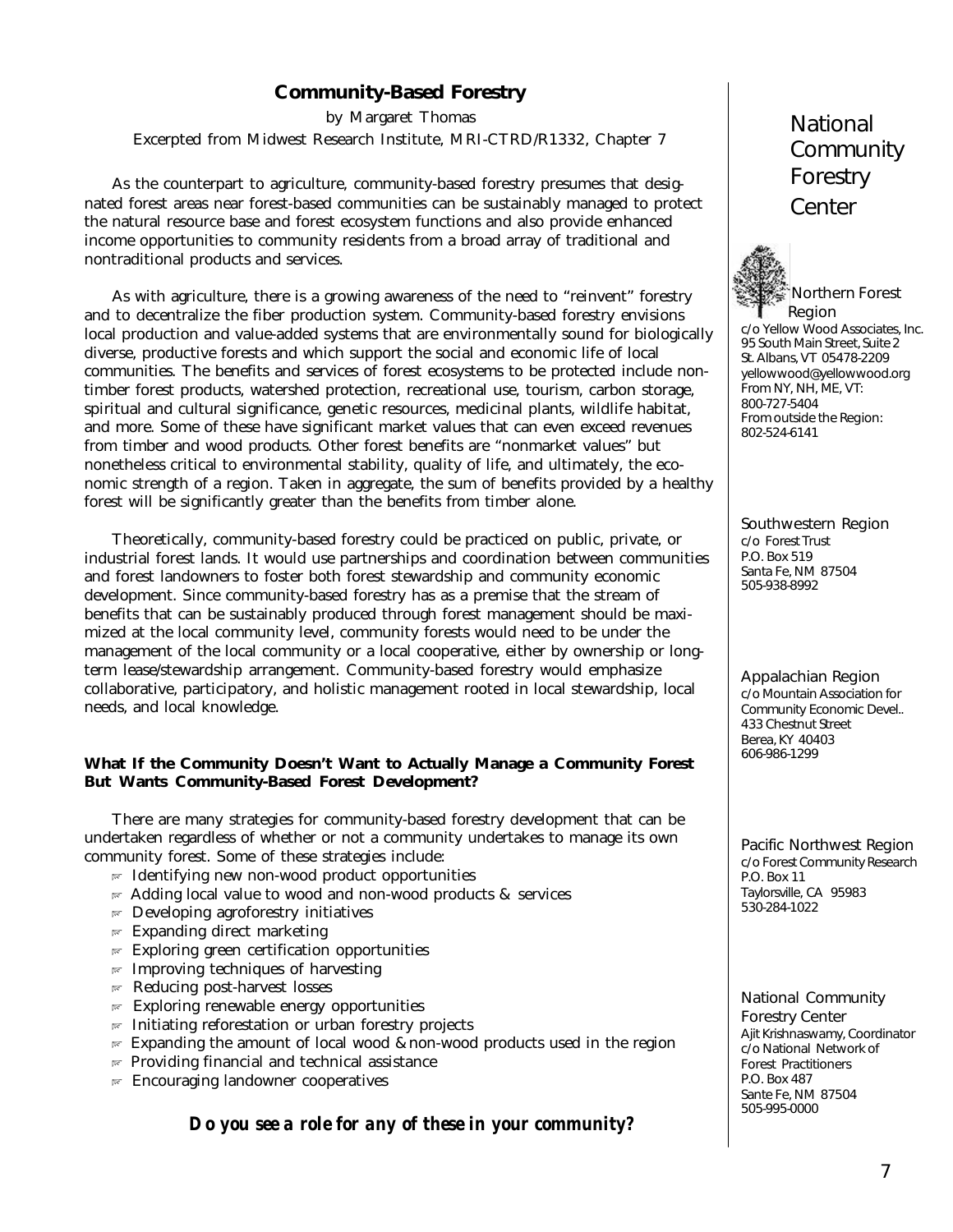

c/o Yellow Wood Associates, Inc. 95 South Main Street, Suite 2 St. Albans, VT 05478-2209 yellowwood@yellowwood.org From NY, NH, ME, VT: 800-727-5404 From outside the Region: 802-524-6141

Southwestern Region c/o Forest Trust P.O. Box 519 Santa Fe, NM 87504 505-938-8992

### Appalachian Region c/o Mountain Association for Community Economic Devel..

433 Chestnut Street Berea, KY 40403 606-986-1299

Pacific Northwest Region c/o Forest Community Research P.O. Box 11 Taylorsville, CA 95983 530-284-1022

National Community Forestry Center Ajit Krishnaswamy, Coordinator c/o National Network of Forest Practitioners P.O. Box 487 Sante Fe, NM 87504

Excerpts from *Community Forests in Canada: An Overview* Peter N. Duinker, Patrick W. Matakala, Florence Chege, & Luc Bouthillier published in The Forestry Chronicle, Nov/Dec 1994, Vol. 70, No. 6

A great deal of attention is being given in Canada at present to the idea of community forests. This is occurring at a time of unprecedented attention to forest management on one hand, and to community empowerment on the other. We conceive of a community forest as a tree-dominated ecosystem managed for multiple community values and benefits by the community.

 The apparent growing interest in community forests in Canada has opened an exciting and challenging frontier for forest interests. We are convinced that Canada's future will be characterized by increases in people's demands for community forests and by more experiments and trials to test a variety of manifestations of the concept. Learning from both successes and failures is vital.

# **What is a Community Forest?**

There are many definitions of community forest. The Food and Agriculture Organization (FAO 1978) of the United Nations defined a community forest as any situation which intimately involves local people in a forestry activity. This definition, however, fails to speak clearly to three issues: (a) how that "intimate involvement" is or can be structured - who has ultimate decision-making authority; (b) representation - who is involved locally and how are they selected; and c) equity - who pays and who benefits. The USDA Forest Service, on the other hand, defined community forests as lands owned and operated for forestry or allied purposes by the community (village, city, town, school, district, township or other political sub-division) for the benefit of that community.

 Although this definition speaks to all three issues raised above, it is assumed that community forests are owned by the community. While this may be the case in the United States and other countries like Finland where the majority of forest lands are privately owned, it may not be practical in Canada where most forest land is publicly owned and controlled by senior governments. Implicit in the definition is also the assumption that those charged with the responsibility for managing community forests will be elected officials.

A definition of community forest would have to recognize three attributes: a) who decides; b) who benefits; and c) how broad-ranging are the management objectives. These are the traits of a community forest which set it apart from other types of forests in that the community makes the decisions and accrues the benefits, and the forest is managed for multiple values. Therefore, for us a community forest is "a tree-dominated ecosystem managed for multiple community values and benefits by the community." While this includes urban situations, new conceptions of community forests in Canada involve smaller, rural communities and their forest hinterlands.

Community forests have existed since humans settled into communities and demarcated, owned, and managed specific tracts of land. Various forest tenures, such as private, corporate, municipal and state, have evolved. Contemporary forest-management arrangements called community forests have different administrative infrastructures, and levels of community involvement. However,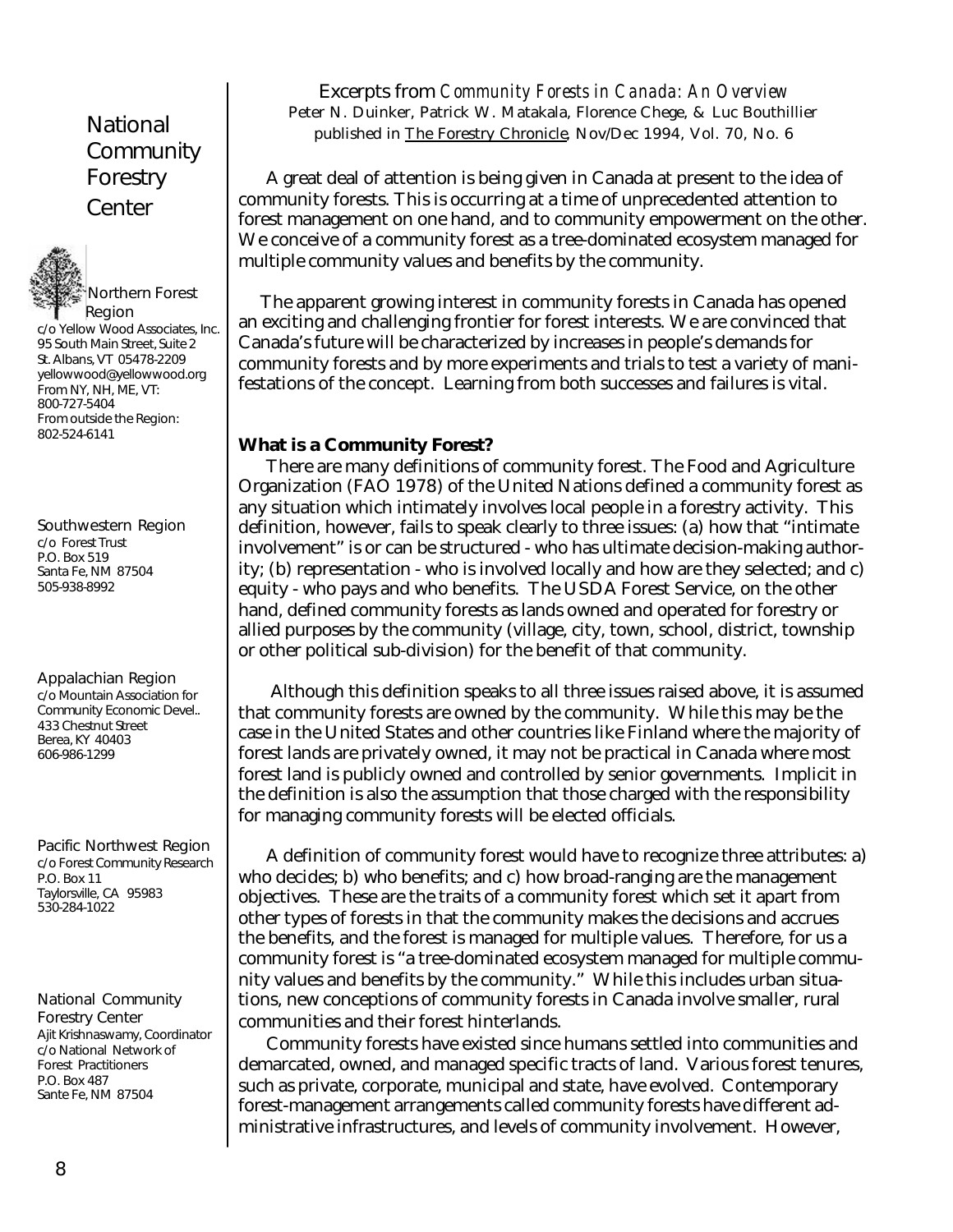community forests share a common and essential goal of providing forest related benefits to the local community. Our notion of a community forest involves deliberate development of a relationship between a community and its immediate forests such that all community members have a means of direct involvement in the management of the forests, with a goal of benefiting the whole community.

#### **Community Forests in Canada**

Reference to community forests in Canada dates back at least to the 1940's-50's. Most of what we report here, however, are recent and current developments.

#### **British Columbia**

Community forest thinking is pervasive in BC. It is a topic frequently addressed and advocated by interest groups, consultants, interested citizens, and the universities. For example, Marshall (1986) advocated the concept of community forest licenses in BC, publishing his paper in *Forest Planning Canada,* which billed itself as "a community forestry magazine." As another example, the New Perspectives Forestry Society sponsored "Transition to Tomorrow: Community Options Forestry Conference" in Victoria in February 1991. The conference combined concepts of forest sustainability and community sustainability into powerful messages about how forest management needs to change. As a final example, the University of Victoria's Centre for Sustainable Regional Development, as part of its Sustainable Communities Initiative, recently convened a working group to address and report on community sustainability and forest resource use in the Alberni-Clayoquot and Cowichan Valley areas of lower Vancouver Island (SCI Component Three Working Group 1993). The report argues for redesign of the relationship between communities and forests in terms of economics, attitudes, and decision-making processes.

 Perhaps the best-known community forests in Canada are the municipal forests at North Cowichan (lower Vancouver Island) and Mission (lower Fraser Valley). North Cowichan has some 5,000 ha of municipal forest land, while Mission has a provincial Tree Farm License of some 9,000 ha. The town of Revelstoke just recently received its own Tree Farm License.

### **Manitoba**

As part of its overall sustainable development initiative, the government of Manitoba recently released a forest-strategy document. The document, under Policy 2.6 (which states: "Forest resources shall be allocated in an equitable manner amongst the various users of the forests including the non-commercial needs of individuals and communities.") commits the Government of Manitoba to "investigate opportunities for cooperative management of the forest resource with First Nation and local communities."

### **Ontario**

Ontario's Community Forestry Project is the main community-forest policy initiative of the Ontario government. That initiative, part of the overall Sustainable Forestry program of Ontario Ministry of Natural Resources (OMNR), is being guided by Ontario's recently announced Policy Framework for Sustainable Forests created on the basis of the work of Ontario's Forest Policy Panel in

National **Community** Forestry **Center** 



Region c/o Yellow Wood Associates, Inc. 95 South Main Street, Suite 2 St. Albans, VT 05478-2209 yellowwood@yellowwood.org From NY, NH, ME, VT: 800-727-5404 From outside the Region: 802-524-6141

Southwestern Region c/o Forest Trust P.O. Box 519 Santa Fe, NM 87504 505-938-8992

Appalachian Region c/o Mountain Association for Community Economic Devel.. 433 Chestnut Street Berea, KY 40403 606-986-1299

Pacific Northwest Region c/o Forest Community Research P.O. Box 11 Taylorsville, CA 95983 530-284-1022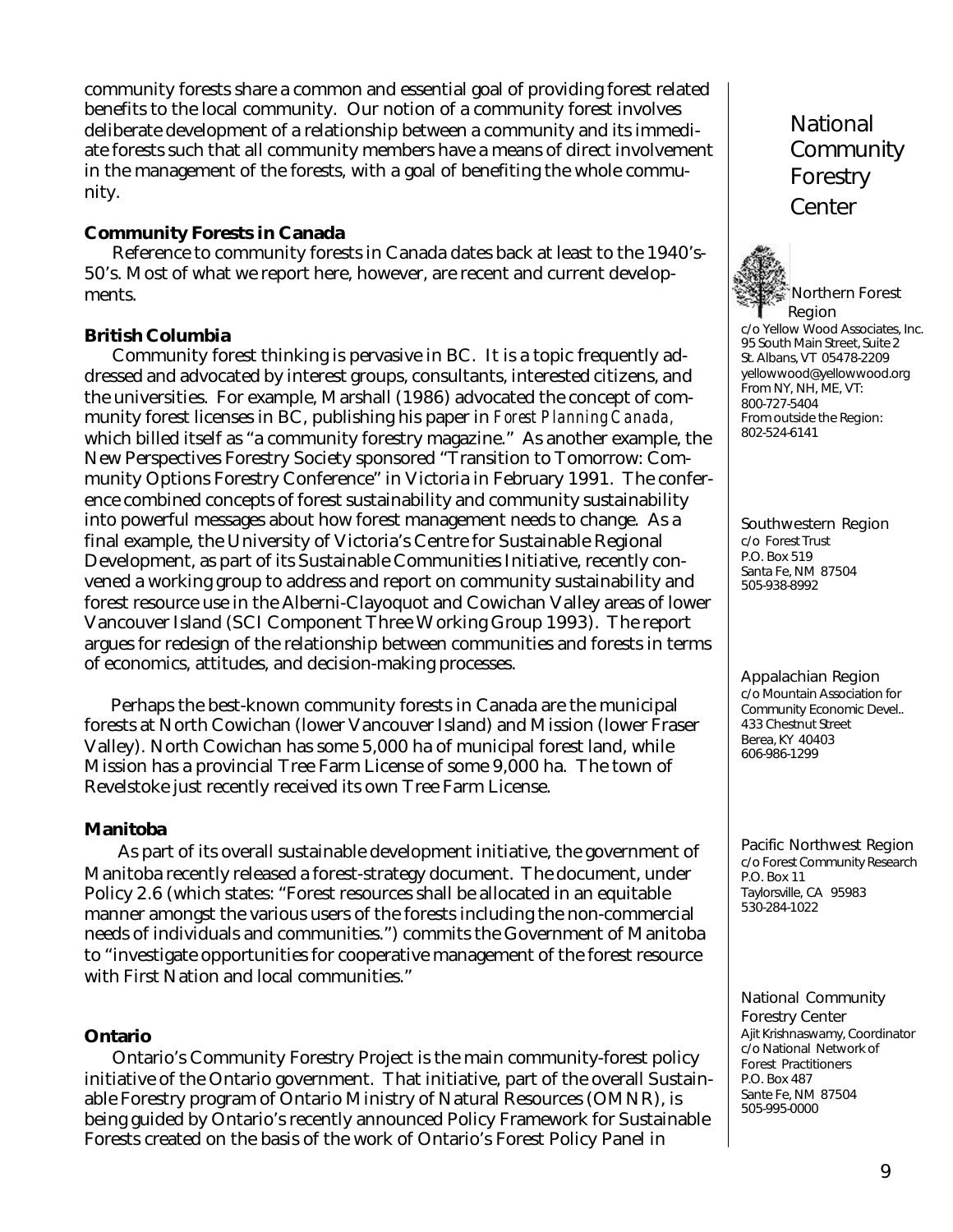

From NY, NH, ME, VT: 800-727-5404 From outside the Region: 802-524-6141

Southwestern Region c/o Forest Trust P.O. Box 519 Santa Fe, NM 87504 505-938-8992

Appalachian Region c/o Mountain Association for Community Economic Devel.. 433 Chestnut Street Berea, KY 40403 606-986-1299

Pacific Northwest Region c/o Forest Community Research P.O. Box 11 Taylorsville, CA 95983 530-284-1022

National Community Forestry Center Ajit Krishnaswamy, Coordinator c/o National Network of Forest Practitioners P.O. Box 487 Sante Fe, NM 87504

1993. The Panel recognized the strengths of the community-forest approach, and endorsed it as one of several possible mechanisms for improving public participation in forest decision-making.

The following are two examples of community forests in Ontario: The Algonquin Forestry Authority, a Crown corporation established some 20 years ago with a locally constituted Board of Directors, is responsible for timber management in Algonquin Provincial Park. It has long been viewed as a successful model of local determination and benefits of forest management. The Ganaraska Forest about 100 km east of Toronto, consists of some 4,400 hectares (ha) owned by the Ganaraska River Conservation Authority and managed in cooperation with the OMNR.

# **Quebec**

During the Forest Protection Commission hearings in 1991, it became clear that new forestry meant that people living in forested areas would have greater responsibilities, through regional bodies, for Crown lands. The Commission acknowledged this by urging the government to amend its legislation to facilitate the holding of forest tenures by local communities. In December 1993, the National Assembly passed a bill authorizing local municipalities to sign forest management agreements with the government. To municipalities requesting it, the new law enables them to gain the right to tend tracts of public land as a means of enhancing economic development.

Recently, the Government of Quebec went one step further by working on a specific agreement with the Abitibi-Temiscamingue Development Council. The agreement would empower some 80 municipalities to control Crown land lying within their boundaries. The area in question could amount to 300,000 ha. Through such an arrangement, the Government intends to improve the state of the forests growing close to the people. The agreement also signals a large decentralization experiment in forest management which could equate to the creation of several community forests.

Notwithstanding these new developments in Quebec, community forestry is rather a well-established story there. In 1911 the Goin Government set up a unique tenure type with the objective of fostering rural community well-being and addressing settlers' meeds for lumber and firewood. Although officers of the provincial forest service were supposed to keep control, these cantonal reserves covered some 800,000 ha. Unfortunately, in most cases, open-access behavior was rampant and the system was dismantled when its enabling act was repealed.

Another attempt to establish community forests was made during the 1930's. Residents of the Gaspe region, prompted by declining markets for their fish, fought to gain access to special forest reserves. These were supposed to be the land base for providing a living for residents of forest villages. Pushed out of business during the Great Depression, some people relied on the idea of community forest to survive and prosper. The economic upturn of World War II prevented this from happening. However, the endeavor provided a starting point for the emergence of a cooperative movement in forestry. In Quebec, it was instrumental in making room for local people in a tenure system tailored to fit the requirements of big industry.